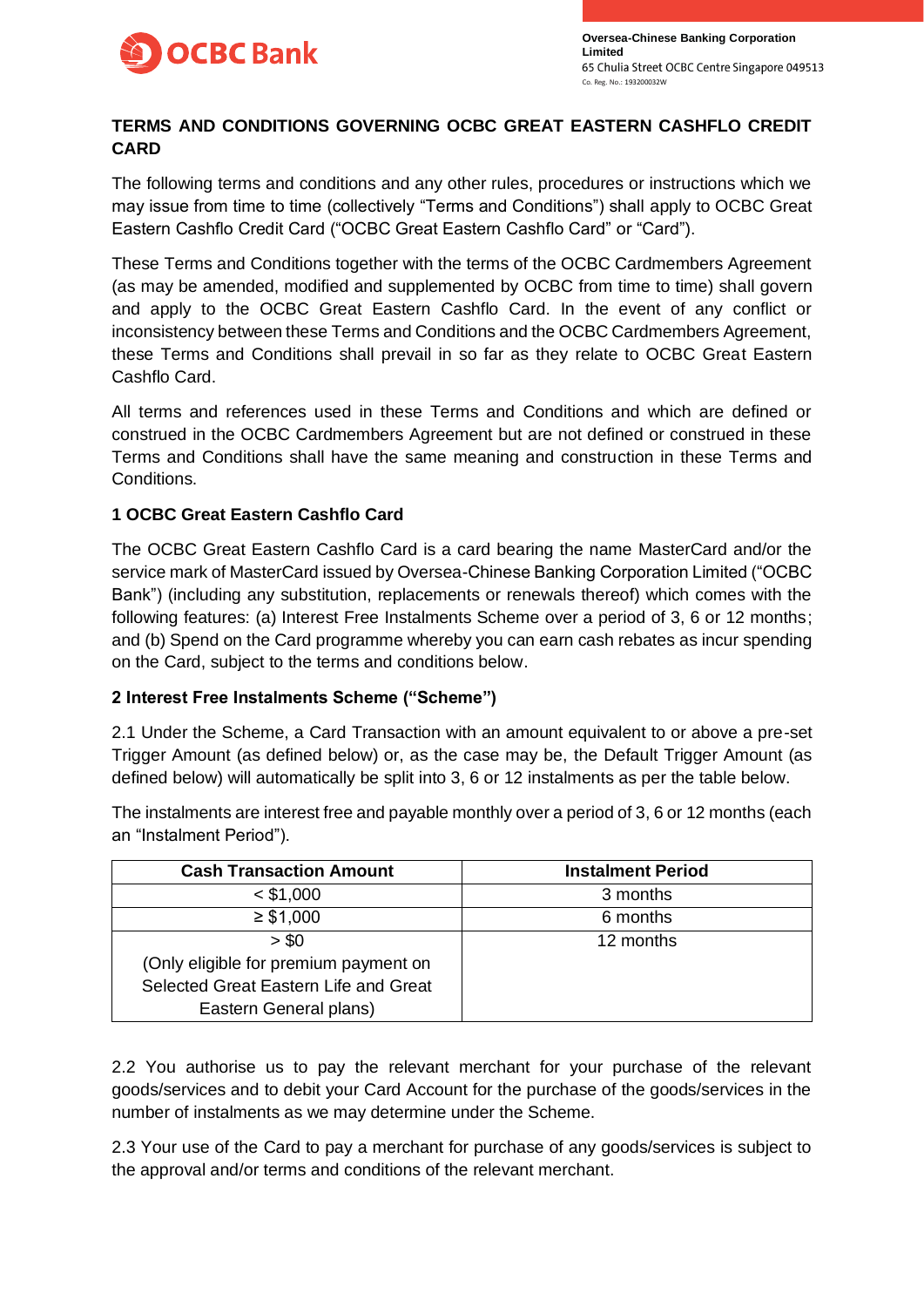

**Oversea-Chinese Banking Corporation Limited** Co. Reg. No.: 193200032W

2.4 The first instalment payment will be charged immediately to your Card Account when you purchase the goods/services. Each subsequent instalment payment will be charged to your Card Account on or about the same day in each following month, until the purchase price or transaction amount has been completely charged to the Card Account.

2.5 Each of the instalment amounts charged to your Card Account will be deemed as a charge arising from and be payable by you as a Card Transaction under the Cardmembers Agreement.

2.6 To be eligible for the Scheme, you agree that the available credit limit on your Card Account (excluding any temporary credit line increase) ("Credit Limit") must be sufficient to block out the entire transaction amount at the time the Card Transaction is made. If the transaction amount exceeds the Credit Limit of your Card Account, the transaction amount will not be split into instalments and the full transaction amount will be charged to your Card Account.

2.7 You agree that the Credit Limit of your Card Account will be reduced by such portion of the transaction amount that is unpaid, although the same may not be posted to your Card Account as yet. Upon your payment of an instalment, your reduced Credit Limit may, at our discretion, be increased by such amount corresponding to the amount paid pursuant to such instalment amount.

2.8 If any instalment payment debited to your Card Account is not paid in full when due, you must pay us the finance charges, interest and fees on the outstanding amounts at our prevailing rate.

2.9 The Scheme is not applicable to any Cash Advance, Balance Transfer, Instalment Payment Plan, interest, fees and such other promotions and transactions as we may determine.

2.10 You will not be eligible to the Scheme if you have failed to make the full payment specified in your Billing Statement by payment due date.

2.11 We reserve the right to change the Scheme (including but not limited to the number of instalments and Instalment Period) in any manner as we deem fit without notice at any time or from time to time.

2.12 We reserve the right to exclude or reject any Card Transaction under the Scheme.

### **3 Processing Fee**

3.1 You agree to pay us a one-time non-refundable 1% processing fee ("Fee") (as calculated below) together with the first instalment of your 12 months interest-free Great Eastern premium charged to your Card.

3.2 For clarity, Cardmembers who charge a new, or a renewal of, their Great Eastern premium to the Card based on the 12 months interest-free scheme from 1<sup>st</sup> October 2020 onwards will be subjected to the 1% Fee.

3.3 For avoidance of doubt, in the event that you voluntarily terminate your (i) Card Account or (ii) Great Eastern premium, or if you make an early repayment of the Great Eastern premium under your Card Account, the one-time non-refundable 1% Fee (or such other amount as we may determine in our discretion from time to time) will still be levied on you.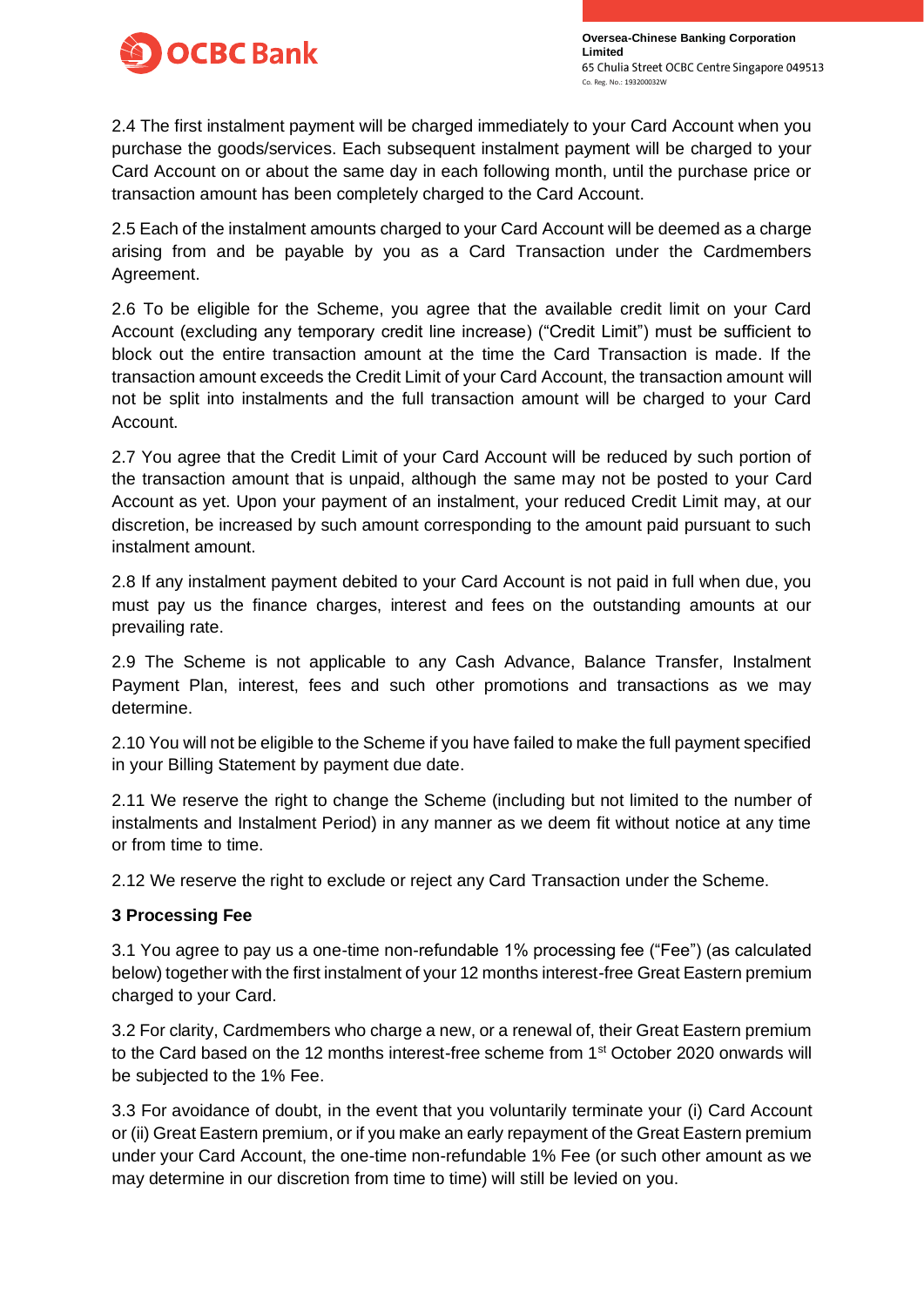

3.4 The 1% Fee will be calculated as a percentage of the total Great Eastern premium transaction amount, rounded up to the nearest 2 decimal places as illustrated in the table below:

| <b>Examples</b>   | <b>Total Great Eastern</b><br><b>Premiums amount (before</b><br>split into 12 months<br>instalments) | 1% Fee to be charged to<br>the Card |
|-------------------|------------------------------------------------------------------------------------------------------|-------------------------------------|
| <b>Customer A</b> | S\$5,000                                                                                             | S\$50                               |
| <b>Customer B</b> | S\$12,999.10                                                                                         | S\$129.99                           |

### **4 Trigger Amount**

4.1 You may specify a trigger amount to be applied for the Scheme ("Trigger Amount") in your application form subject to a minimum Trigger Amount of S\$100.

4.2 If no Trigger Amount is specified by you in the application form, we will default the Trigger Amount to S\$100 ("Default Trigger Amount").

4.3 If your specified Trigger Amount is lower than S\$100 or higher than the Credit Limit of your Card Account, the Trigger Amount to be applied for your Card under the Scheme will be set at S\$100.

4.4 All Trigger Amounts indicated must be to the nearest hundred dollars.

4.5 We reserve the right to vary the Default Trigger Amount without notice at any time or from time to time.

### **5 Extension / Acceleration of Payments**

5.1 You may make an application, subject to a non-refundable processing fee, to extend time for your instalment payments at any time during the Instalment Period if the outstanding transaction amount is no less than S\$500. We must receive your application at least 7 business days before the date of your Billing Statement for that month to process your application. We accept applications made in writing or through telephone.

5.2 If your application for extension of time is received by using less than 7 business days from the date of your Billing Statement for that month, we will not include the monthly instalment due for that month in processing your application and will proceed to charge such instalment to your Card Account for that month. Your application for extension of time will be considered for the remaining instalments or the balance transaction amount which have yet to be posted to your Card Account.

5.3 Upon our approval of your application, you will pay the remaining instalments in such number and amount of instalment as we may specify ("Extended Instalments"). In addition, you will pay a one-off non-refundable processing fee at a rate as determined by us. The processing fee will be charged to and debited from your Card Account together with the next instalment payment.

5.4 The Extended Instalments will be charged to your Card Account and be treated the same way as any other Card Transaction charged to the Card Account.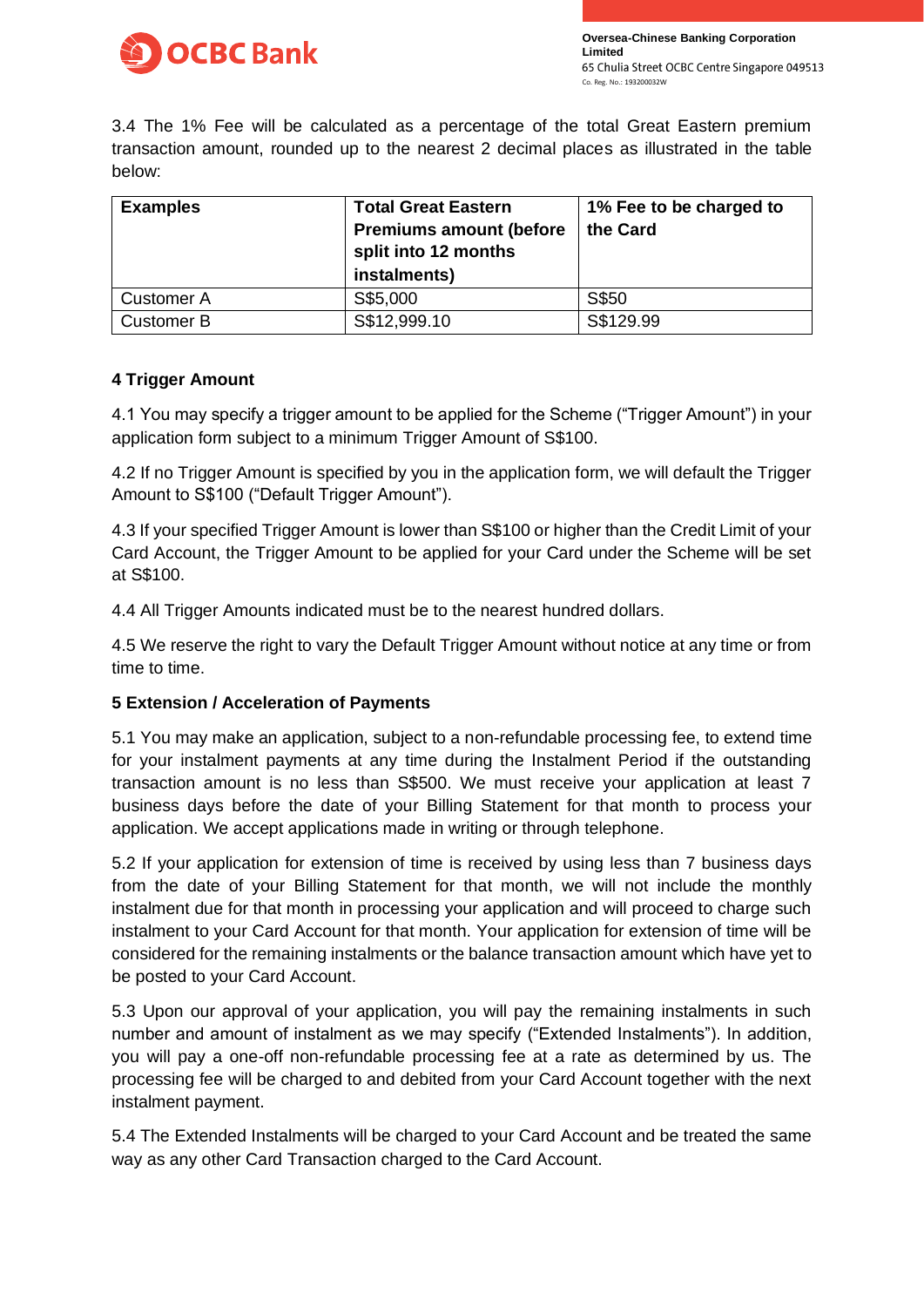

**Oversea-Chinese Banking Corporation Limited** Co. Reg. No.: 193200032W

5.5 We may at our discretion and without notice to you debit the whole balance of the transaction amount then outstanding to your Card Account, in which case such balance will be immediately due and payable by you.

5.6 You agree to pay us a non-refundable administrative fee of S\$150 (or at such rate as we may determine) if you terminate the Card Account or apply to accelerate payment of the whole balance of the transaction amount then outstanding. Such administrative fee is payable and not refundable if you subsequently retract your application, fail to pay the outstanding transaction amount or decide to continue with the Card Account.

5.7 In the event that any Insurance policy transaction placed on your Card is cancelled during the freelook period and/or pre-maturely terminated, regardless of whether the removal of such policy is initiated by you or the insurer, we reserve the right to accelerate payment of the whole balance of the transaction amount then outstanding to your Card Account, in which case such balance will be immediately due and payable by you.

### **6 Cash Rebates**

6.1 As a Cardmember of the Card, you will receive cash rebates based on the amount of eligible retail spend in your monthly Billing Statement as follows:

- a) If your monthly billed amount of eligible retail spend is below S\$1,000, you will receive 0.3% cash rebates calculated on the total billed amount of eligible retail spend, subject to a cap of S\$100 cash rebate per month.
- b) If your monthly billed amount of eligible retail spend is S\$1,000 and above, you will receive 1.2% cash rebates calculated on the total billed amount of eligible retail spend, subject to a cap of S\$100 cash rebate per month.

#### **Illustration:**

(i) If you are billed S\$500 for eligible retail spend in your Billing Statement, you will receive cash rebates of S\$500 x 0.3%= S\$1.50.

(ii) If you are billed S\$1,000 for eligible retail spend in your Billing Statement, you will receive cash rebates of S\$,1000 x 1.2%= S\$12.

Note: From 1 October 2020, Great Eastern premium will no longer be awarded rebates.

You may refer to Clause 6.4 below for the definition of "eligible retail spend".

6.2 Cash rebates earned by a Supplementary Cardmember will be credited to the Card Account of the Principal Cardmember.

6.3 We reserve the right to vary the rates or impose a cap on the rebate amount without notice at any time or from time to time.

6.4 Cash rebates are awarded only for "eligible retail spend" made on the Card.

The following will not be taken into account in the award and computation of cash rebates or in the computation of "eligible retail spend":

- Annual card fees, interest, late payment charges;
- Tax payments;
- Bill payments made via Internet Banking and any AXS Network;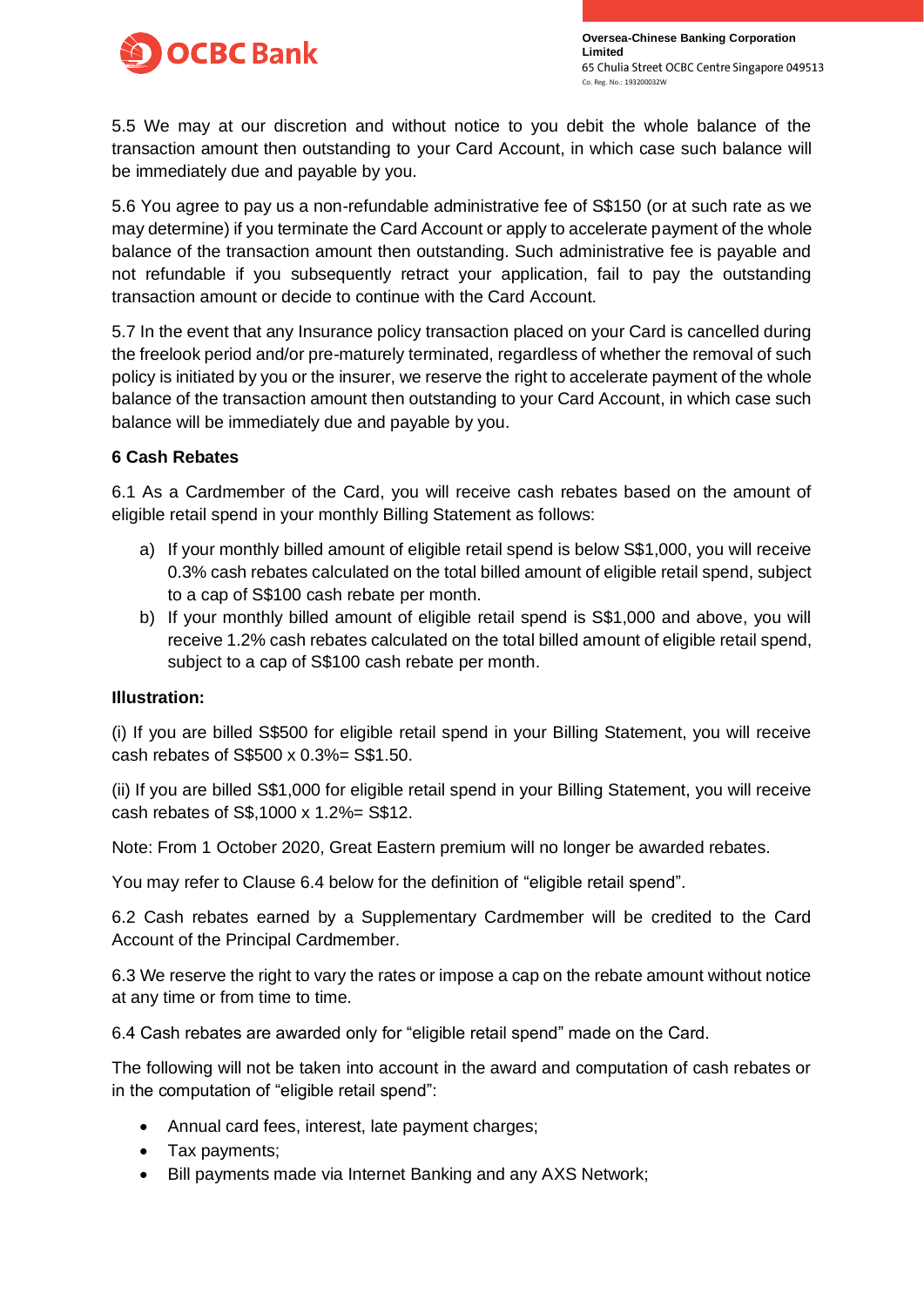

- Transactions under Transportation and Tolls MCC 4111/4121/4131 except for transactions with Grab Transport, Gojek and licensed taxi operators (including, without limitation, Comfort/Citycab/ Transcab/ SMRT Taxi/ Premier Taxi/ Prime Taxi/ HDT Taxi).
- Transactions classified under the following MCCs:

| <b>Merchant</b>    |                                                                                                                     |
|--------------------|---------------------------------------------------------------------------------------------------------------------|
| <b>Description</b> | <b>Description</b>                                                                                                  |
| Code (MCC)         |                                                                                                                     |
| 4784               | <b>Tolls and Bridge Fees</b>                                                                                        |
| 4829               | Wire Transfer Money Orders (WTMOs)                                                                                  |
| 4900               | Utilities-Electric, Gas, Heating Oil, Sanitary, Water                                                               |
| 5199               | Nondurable Goods (Not Elsewhere Classified)                                                                         |
| 5960               | <b>Direct Marketing Insurance Services</b>                                                                          |
| 5993               | Cigars, Stores and Stands                                                                                           |
| 6012               | Member Financial Institution–Merchandise and Services                                                               |
| 6051               | Quasi Cash-Merchant (Non-Financial Institutions -<br>Foreign<br>Currency, Non-Fiat Currency, Cryptocurrency)        |
| 6211               | Securities-Brokers and Dealers                                                                                      |
| 6300               | Insurance Sales, Underwriting and Premiums                                                                          |
| 6513               | Real Estate Agents and Managers-Rentals                                                                             |
| 6540               | Non-Financial Institutions - Stored Value Card Purchase/Load                                                        |
| 7349               | Cleaning, maintenance and janitorial services                                                                       |
| 7523               | Automobile Parking Lots and Garages                                                                                 |
| 7995               | Gambling - Betting, including Lottery Tickets, Casino Gaming<br>Chips, Off-Track Betting, and Wagers at Race Tracks |
| 8062               | Hospitals*                                                                                                          |
| 8211               | Schools, Elementary and Secondary                                                                                   |
| 8220               | Colleges, Universities, Professional Schools and Junior Colleges                                                    |
| 8241               | Schools, Correspondence                                                                                             |
| 8244               | Schools, Business and Secretarial                                                                                   |
| 8249               | Schools, Trade and Vocational                                                                                       |
| 8299               | Schools and Educational Services-Not Elsewhere Classified                                                           |
| 8398               | Organizations, Charitable and Social Service                                                                        |
| 8651               | Organizations, Political                                                                                            |
| 8661               | Organizations, Religious                                                                                            |
| 8675               | <b>Automobile Associations</b>                                                                                      |
| 8699               | Organizations, Membership-Not Elsewhere Classified<br>(Labor<br>Union)                                              |
| 9211               | Court Costs Including Alimony and Child Support                                                                     |
| 9222               | <b>Fines</b>                                                                                                        |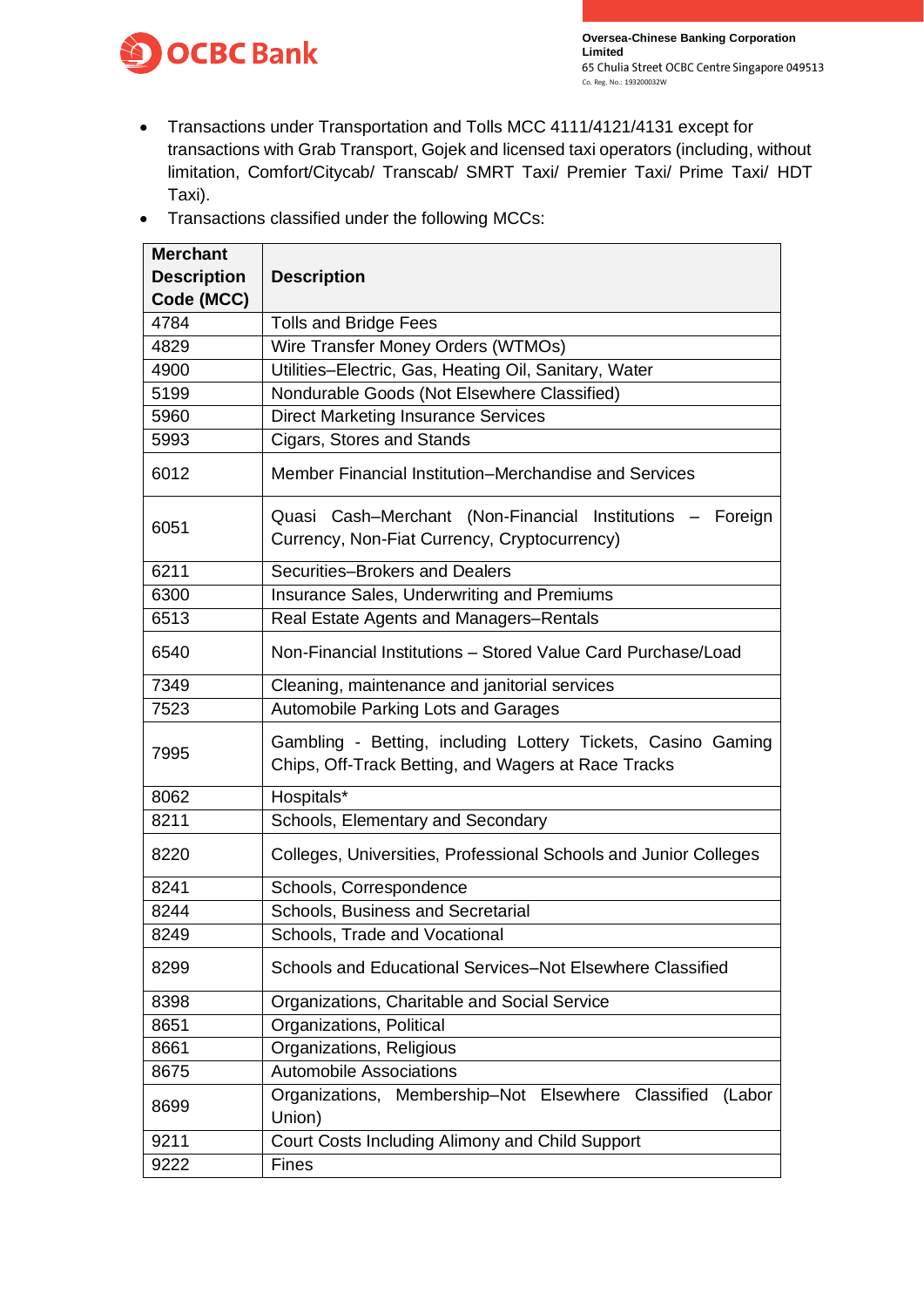

**Oversea-Chinese Banking Corporation Limited** Co. Reg. No.: 193200032W

| 9223 | <b>Bail and Bond Payments</b>                |
|------|----------------------------------------------|
| 9311 | <b>Tax Payments</b>                          |
| 9399 | Government Services-Not Elsewhere Classified |
| 9402 | Postal Services-Government Only              |
| 9405 | Intra-Government Purchases-Government Only   |

\*Transactions to Singapore Government Public Hospitals including Non-Profit Hospitals, Community Hospitals and Polyclinics under the MCC 8062.

- Cash-On-Instalment Facility, Instalment Payment Plan, PayLite, Cash Advances, Balance Transfers.
- Any such other fees, charges, payments, services, products and/or facilities as may be decided by us in our absolute discretion at any time and from time to time.
- For the avoidance of doubt, the Bank has the absolute discretion to decide whether or not to provide any notice in relation to any of its decisions made hereto.

6.5 Retail purchases charged to the Card but have yet to be posted to the Card Account will not be taken into account in the computation of cash rebates to be awarded.

6.6 Refunded retail purchases will be deducted from the relevant monthly billed amount for the computation and award of cash rebates. Any reversed portion of cash rebates will be reflected in the Billing Statement of the following month.

6.7 We may retract, deduct and/or re-compute any cash rebates awarded if any cardmember fails to effect due payment for the Card Transactions or the Card Account is terminated by a cardmember or the Bank.

6.8 Any cash rebates awarded will be reflected in the Billing Statement provided on a monthly basis. Such cash rebates will be automatically offset against that month's billed amount.

6.9 We reserve the right to replace the cash rebates with another item or kind of reward as we may determine without notice at any time or from time to time.

6.10 We reserve the right to claw back any and all cash rebates previously awarded to you for any Insurance policy transactions placed on your Card if the policy is cancelled under the freelook period and/or pre-maturely terminated, regardless of whether the removal of such policy is initiated by you or the insurer.

6.11 We reserve the right at any time without giving any reason or notice to the Cardmember to claw-back, deduct, withdraw or cancel any cash rebate or other rewards/rebates awarded to the Cardmember for any reason whatsoever, and without any liability to the Cardmember.

6.12 We reserve the right at any time without giving any reason or notice to the Cardmember to debit, charge and/or deduct from any of the Cardmember's accounts with us, and/or demand the relevant Cardmember to repay or compensate to us, the monetary value equivalent of any cash rebate previously awarded, for any reason whatsoever, and without any liability to the Cardmember. Further, if any Cardmember wishes to close his/her Card Account but such Card Account has an insufficient or negative balance for any reason whatsoever, we reserve the right to debit, charge and/or deduct from any of the Cardmember's accounts with us, and/or demand the relevant Cardmember to repay or compensate us, the monetary value equivalent of the amount of cash rebate in deficit.